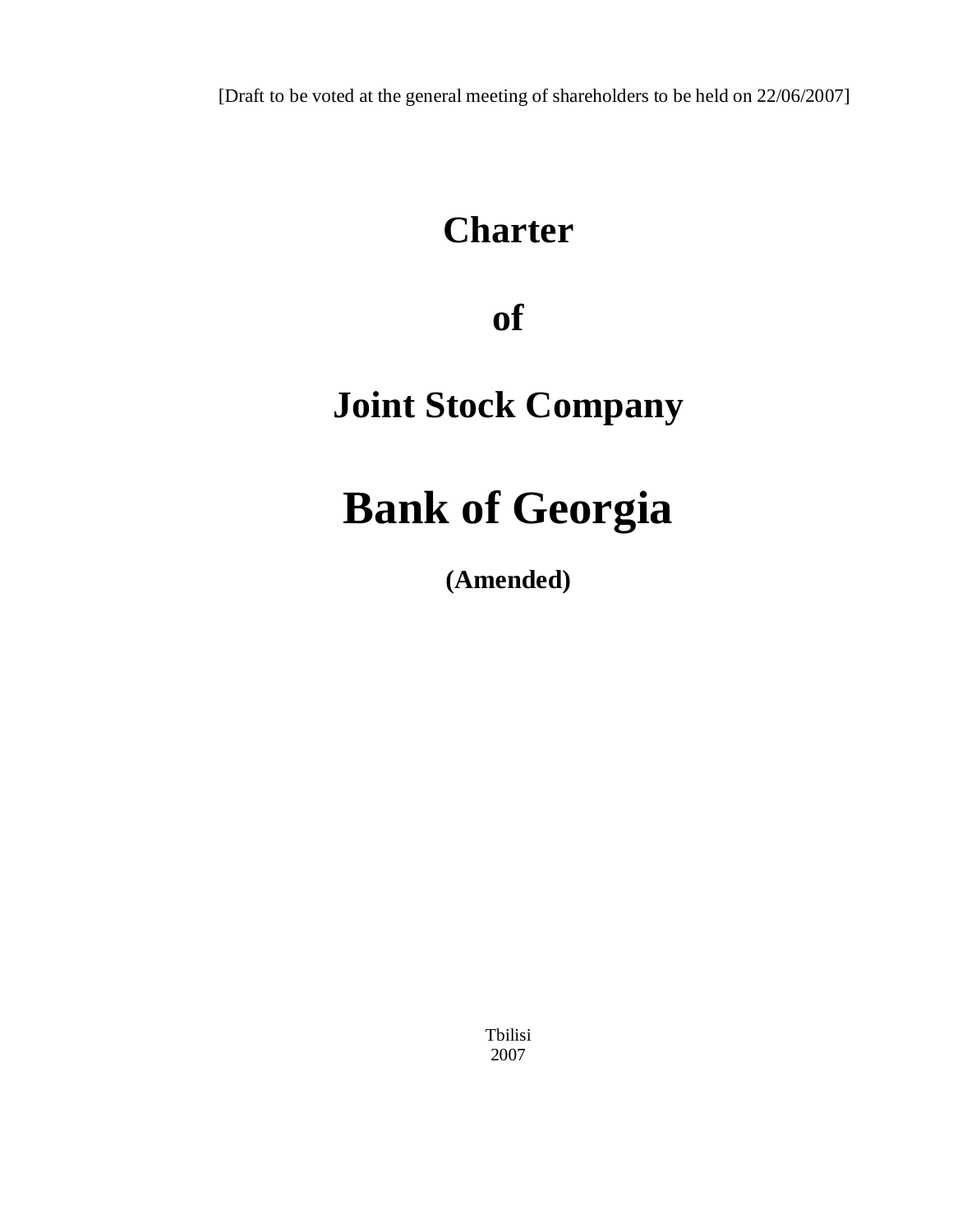### TABLE OF CONTENTS

| Article 1  |
|------------|
| Article 2  |
| Article 3  |
| Article 4  |
| Article 5  |
| Article 6  |
| Article 7  |
| Article 8  |
| Article 9  |
| Article 10 |
| Article 11 |
| Article 12 |
| Article 13 |
| Article 14 |
| Article 15 |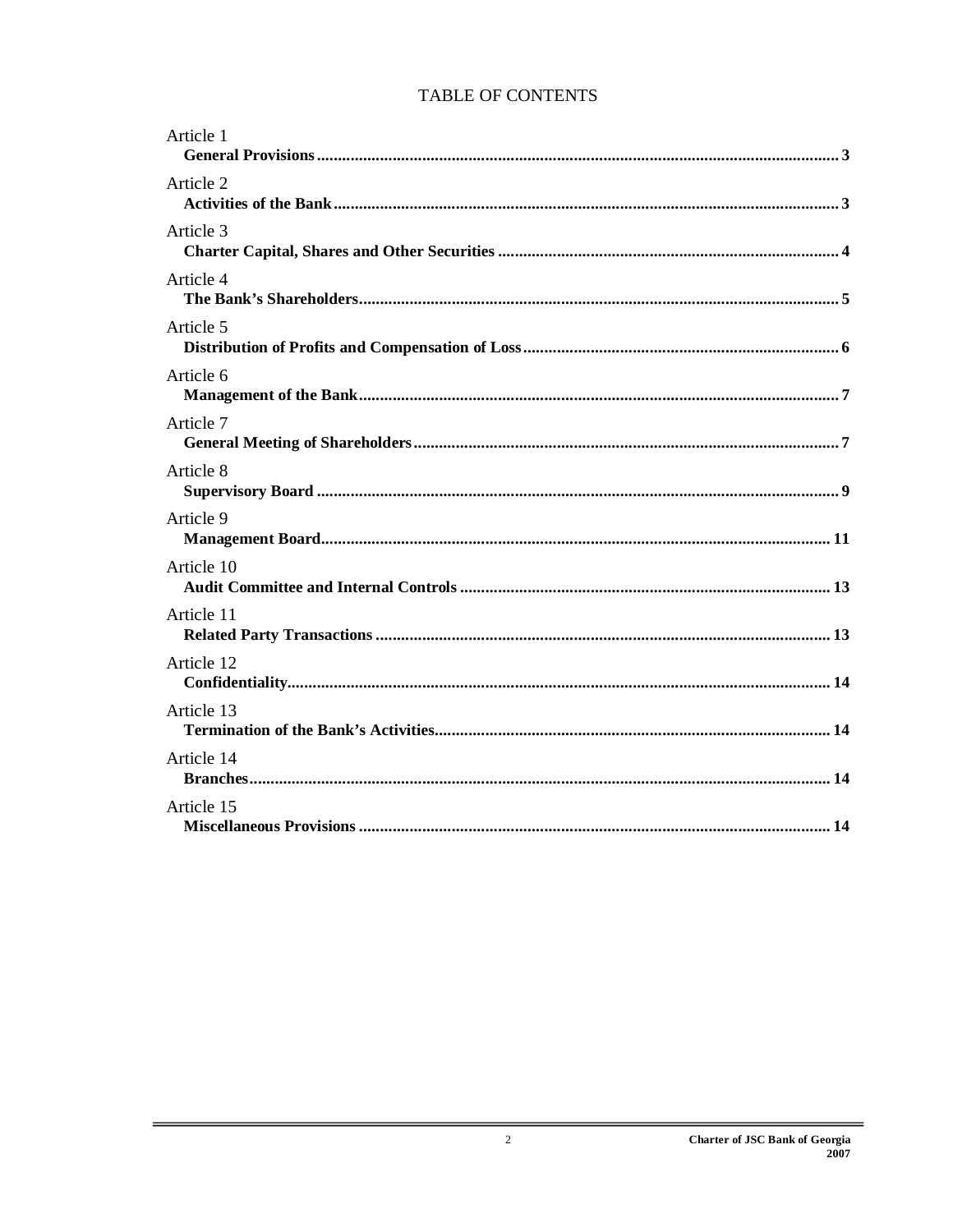#### **Article 1 General Provisions**

- 1.1. Joint Stock Company Bank of Georgia (hereinafter referred to as the "Bank"), a universal commercial bank, was established on the basis of resolution #288 of the Cabinet of Ministers of the Republic of Georgia on "State-owned organizations, organizational measures for merger of state-owned organizations and transformation of state-owned organizations into joint stock companies" dated April 14, 1993, decree # 178 of the Head of the State of the Republic of Georgia on "Regulating the process of privatization and accelerating some of the measures" dated May 29, 1994 and the Law of Georgia on "Banks and activities of banks in the Republic of Georgia" dated August 2, 1991 (as amended).
- 1.2. The Bank is a legal entity. The rights and obligations of the Bank are determined by the present charter (the "Charter"), the Law of Georgia on "Entrepreneurship" (as amended), the Law of Georgia on "Activities of Commercial Banks" (as amended), instructions of the National Bank of Georgia and all other applicable Georgian laws.
- 1.3. The Bank has its corporate name, stamp and logotype, as well as other relevant requisites thereof:
	- − Full name in Georgian: saaqcio sazogadoeba `saqarTvelos banki~;
	- − Full name in English: Joint Stock Company Bank of Georgia.
- 1.4. The Bank's registered office is located at 3 Pushkin Street, Tbilisi, 0105, Georgia.
- 1.5. The Bank's corporate existence is not limited in time.
- 1.6. The fiscal year of the Bank coincides with the calendar year. It consists of twelve months, starting from January 1 and ending on December 31.
- 1.7. The Bank is established for the purpose of generating profits as an independent corporate entity through its recurring activities.
- 1.8. The Bank has its own property and it can appear in legal transactions under its own name, acquire property rights and non-property rights (*araqonebrivi uflebebi*), undertake obligations, and be a claimant or defendant in a court, an arbitration court and/or a mediation forum.
- 1.9. The Bank has its own balance sheet, is entitled to open settlement and other types of accounts (including foreign currency accounts) in Georgia and foreign countries.
- 1.10. The Bank is not liable for the obligations of its shareholders and the Bank's shareholders are liable for the Bank's obligations up to the amount of their respective contributions to the Bank's charter capital.

#### **Article 2 Activities of the Bank**

- 2.1. The Bank carries out its activities in accordance with the Law of Georgia on "Entrepreneurship" dated October 28, 1994 (as amended), the Law of Georgia on the "Activities of Commercial Banks" dated February 23, 1996 (as amended), decrees, resolutions and other regulations of the National Bank of Georgia, documented administrative and accounting procedures, terms, conditions and limitations attached to the banking licenses, other laws of Georgia and the present Charter. If there is no regulation or decree of the National Bank of Georgia for specific banking activity, the Bank will act in accordance with international banking practices.
- 2.2. In accordance with the licence issued by the National Bank of Georgia, the Bank provides lending, financial, settlement, cash and other banking services, including:
	- 2.2.1. Receiving interest bearing and non-interest bearing (demand, time and other) deposits and other refundable payment instruments;
	- 2.2.2. Issuance of loans, including, without limitation, consumer, mortgage, unsecured and other types of loans, engaging in factoring operations with and without the right of recourse, trade finance, issuance of guarantees, letters of credit and acceptance bills, including forfeits.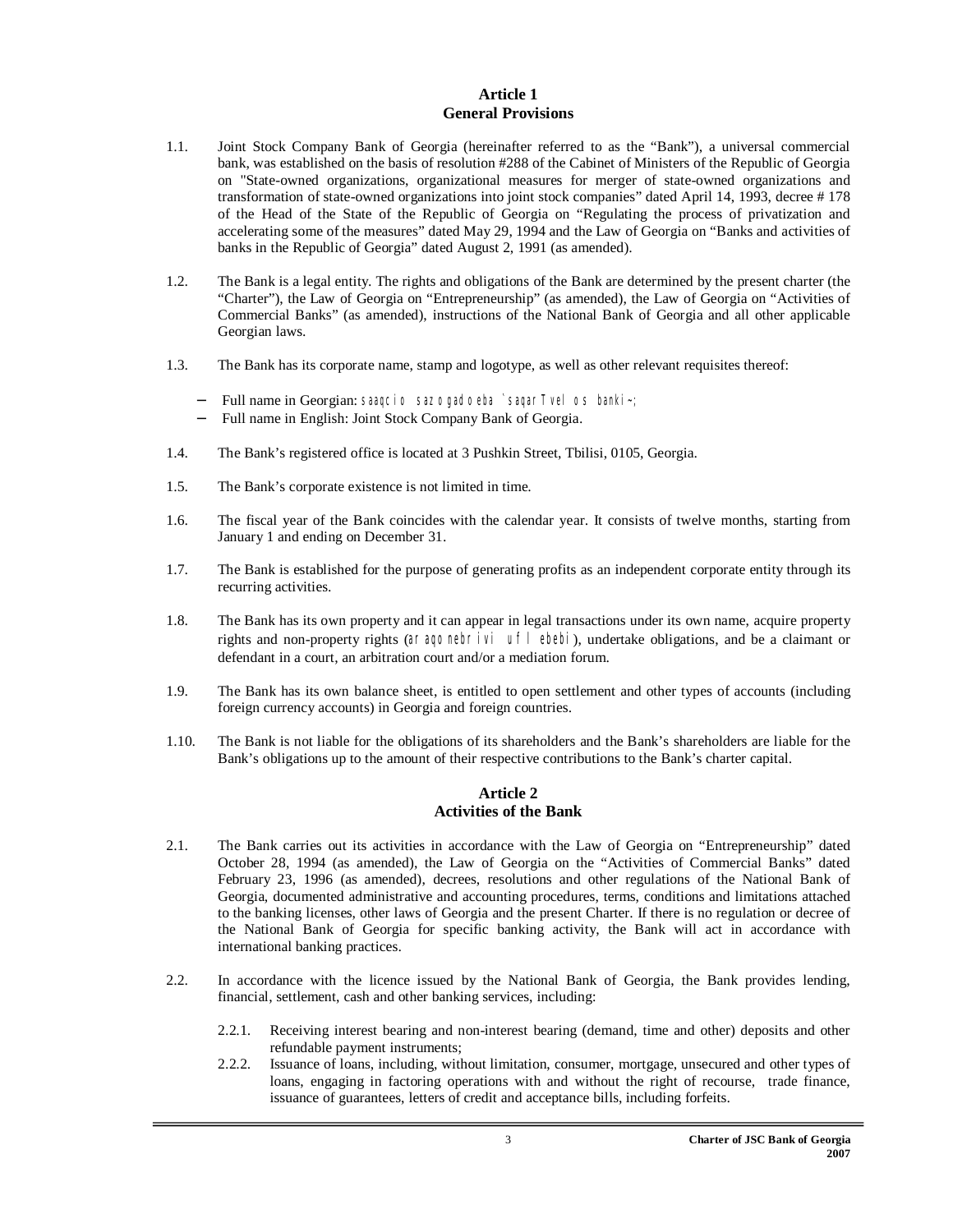- 2.2.3. Purchase and sale of monetary instruments for the Bank's and the Bank's clients' accounts (including, without limitation, cheques, promissory notes and depositary certificates), securities, futures, options and swaps with debt instruments and/or interest rates, currencies, interest rate instruments, debt instruments, foreign exchange instruments, precious metals and gems;
- 2.2.4. Carrying out cash and non-cash transactions, providing cash collection services;
- 2.2.5. Issuance and circulation of payment tools (payment notes, cheques and bills of exchange);
- 2.2.6. Intermediary services on financial markets;
- 2.2.7. Carrying out operations, attracting and placement of funds on behalf of clients (trust operations);
- 2.2.8. Safekeeping and registration of valuables, including securities;
- 2.2.9. Credit-information services;
- 2.2.10. Services related to any of the activities provided above;
- 2.2.11. Any other type of banking activity carrying out of which is permitted for the Bank under the laws of Georgia.
- 2.3. When carrying out its activities the Bank is obliged to comply with the economic limits and economic standards set by the National Bank of Georgia.
- 2.4. The Bank shall adhere to the rules and regulations set forth by the banking legislation of Georgia regarding holding the equity interests by the Bank in other legal entities.

#### **Article 3 Charter Capital, Shares and Other Securities**

- 3.1. The total authorized charter capital (*gancxadebuli sawesdebo kapitali*) of the Bank amounts to GEL 30,335,619 (thirty million three hundred and thirty-five thousand six hundred and nineteen Georgian Lari).
- 3.2. The Bank's total authorized charter capital is divided into 30,335,619 (thirty million three hundred and thirty-five thousand six hundred and nineteen) common shares. Nominal value per share is GEL 1.00 (one Lari). Each common share entitles one vote to its owner at the general meeting of shareholders. The Bank will issue the shares only in case of full payment of their nominal value.
- 3.3. The Bank has the right to issue preferred shares in accordance with the laws of Georgia. Such preferred shares shall form part of the charter capital and entitle their owners to a specific rate of dividend. The amount and rules of preferred dividend payout will be defined under the relevant share issue prospectus (if any) in accordance with the applicable laws. Preferred shares will not be entitled to voting rights at the general meeting of shareholders.
- 3.4. Holders of the Bank's shares shall have a pre-emptive right to acquire additional shares issued by the Bank, in the same proportion which the nominal value of such holder's shares represents to the total nominal value of all shares outstanding immediately prior to the issuance of such additional shares.

Upon issuance of new shares, for which the pre-emptive right has not been cancelled, the Bank shall notify its existing shareholders of such share issuance and their respective pre-emptive rights by publishing such notice in printed media. The shareholders holding at least 1% (one percent) of the Bank's shares (or such other smaller stake as might be envisaged by the applicable laws) will also be served a written notification via registered mail. The shareholders willing to exercise their pre-emption rights shall acquire the shares within 20 (twenty) days from the date of the notification, after which the pre-emptive rights shall become null and void.

A pre-emptive right shall not exist with respect to the shares issued out of the part of authorized but unissued capital (*nebadarTuli kapitali*) designated by the general meeting of shareholders for employee stock ownership purposes in accordance with section 3.10 below. In all other cases, cancellation / waiver of pre-emptive rights to the newly issued shares shall be approved by the general meeting of shareholders in accordance with sub-section 7.3.3 and section 7.5.

3.5. Maintenance of the register of the Bank's shares shall be carried out by an independent registrar in accordance with the established procedures.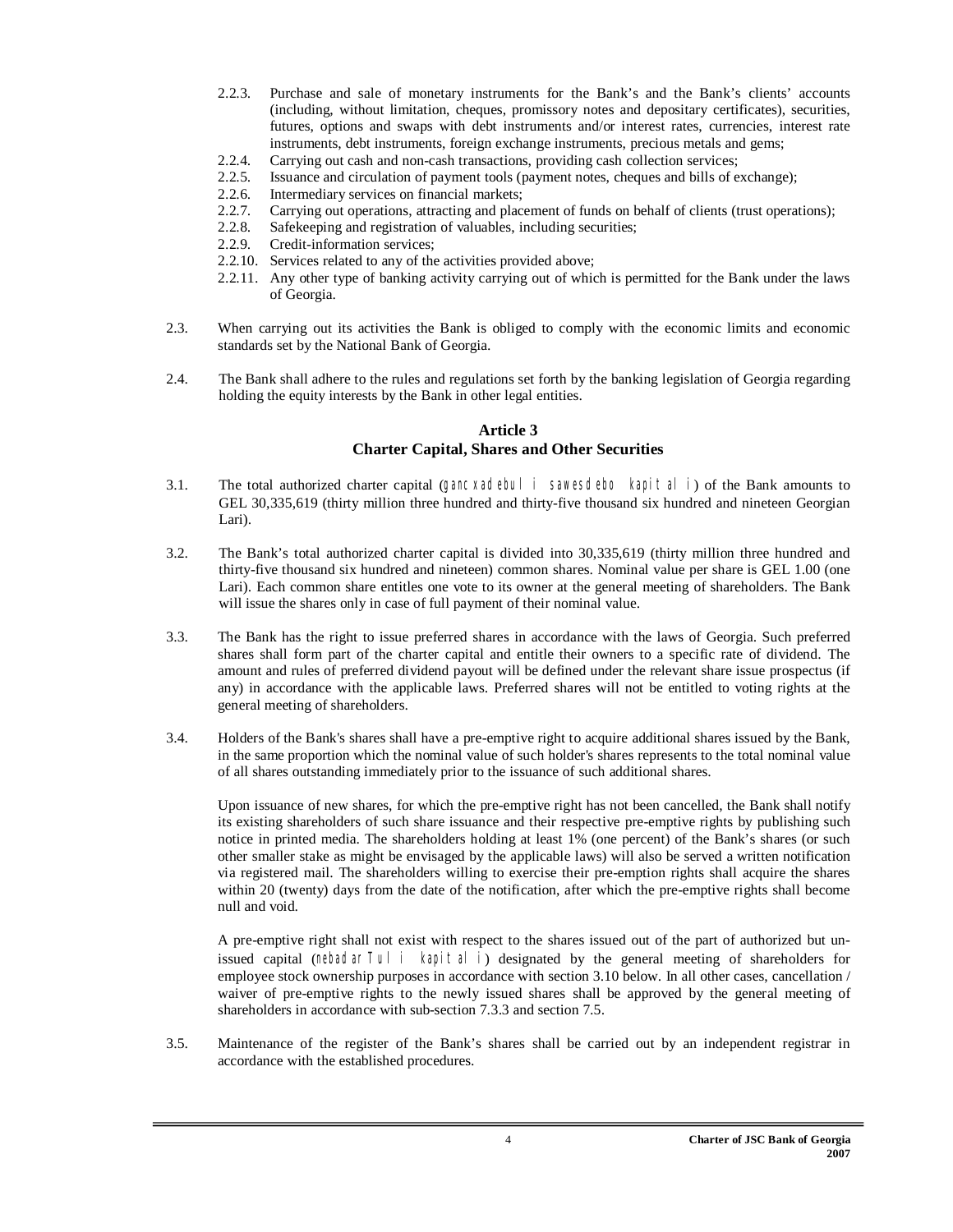- 3.6. The general meeting of shareholders is authorized to make decisions on increasing or decreasing the Bank's charter capital by issuing new or cancelling the existing shares (in cases envisaged by applicable laws). The acquisition price of the newly issued shares shall not be less than nominal value per share.
- 3.7. The charter capital can be increased by means of the conversion of reserve funds into charter capital. In such case, the cancellation of the shareholders' pre-emptive rights to subscribe for any newly issued share is forbidden.
- 3.8. For the purposes of increasing the charter capital, the Bank may issue other securities convertible into common and/or preferred shares.
- 3.9. When increasing the Bank's charter capital via authorized but un-issued capital, the Bank's management is entitled, with the approval of the supervisory board, to fully or partially increase the charter capital up to the amount indicated in the relevant resolution of the general meeting of shareholders by means of issuing new shares. The resolution of the general meeting of shareholders regarding the increase of charter capital via authorized but un-issued capital shall include whether or not and in what amount the increase affects the preferred and common shares, as well as the term of the authorization (such term shall not exceed five years).
- 3.10. If and when so decided by the general meeting of shareholders, part / all of the authorized but un-issued capital may be designated for an employee share ownership plan as approved by the supervisory board. In such case, issuance of the new shares for any other purposes out of such (part of) the authorized but unissued capital so designated for the employee share ownership plan shall be forbidden. For the avoidance of doubt, the pre-emptive rights shall not apply to the authorized but un-issued capital (or any part thereof) designated for the employee share ownership plan in accordance with the decision of the general meeting of shareholders.
- 3.11. The Bank may redeem its shares in accordance with the rules and in the amount defined by the relevant laws. Except for the mandatory redemption of the shares envisaged by the applicable laws, the Bank has the right to purchase and subsequently sell its own shares (the "Treasury Shares"). The Treasury Shares shall at no time exceed 10% (ten percent) of the total number of shares outstanding. The Bank's Treasury Shares are not accounted for during the vote count, dividend distribution, liquidation and enforcement of other rights with respect to the shares. The same rule applies to the shares owned by subsidiaries, save that shares held by subsidiaries on behalf of their clients / customers (i.e. where the subsidiary acts as a nominee holder of the shares) shall have voting, dividend and other similar rights.
- 3.12. The Bank has the right to issue bonds and other securities on the basis of a resolution of the supervisory board.

#### **Article 4 The Bank's Shareholders**

- 4.1. The Bank's shareholders are those persons who hold the shares of the Bank under the established rules and regulations and are registered with the share registrar of the Bank. The Bank's shareholders may be legal entities established in Georgia and/or in foreign countries, citizens of Georgia and/or of other countries.
- 4.2. The shareholders are entitled to do the following:
	- 4.2.1. attend or be represented at the general meeting of shareholders and take part in the voting (holders of common shares only);
	- 4.2.2. participate in the distribution of profit and receive their pro rata share of dividends;
	- 4.2.3. dispose of their shares in accordance with the rules defined by law;
	- 4.2.4. in case of the liquidation of the Bank, receive their pro rata share of the assets remaining after the payment of the claims of the creditors;
	- 4.2.5. holder(s) of 5% (five percent) or more of the outstanding shares are entitled to request a special inspection of the business activities and the annual balance sheet if they believe in their reasonable judgment that material irregularities have taken place. Such request shall be submitted in writing to the supervisory board. Within 15 (fifteen) days from the date of acceptance of the written request the supervisory board may: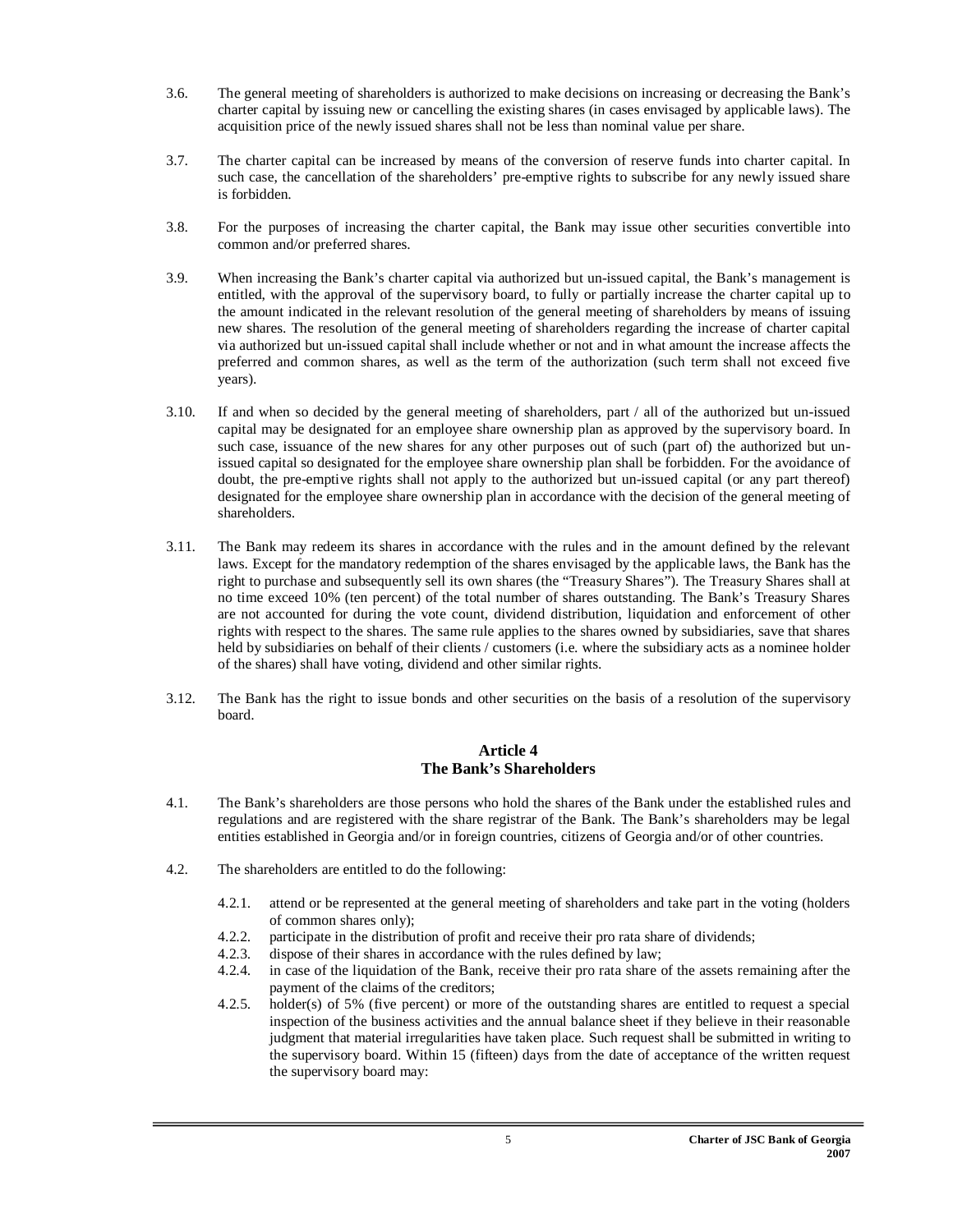- (a) if it shares the concern of the shareholder(s), instruct the management board to arrange for the carrying out at the Bank's expense special inspection; or
- (b) if it believes in its reasonable judgment that no material irregularities have taken place, refuse to carry out special inspection at the expense of the Bank and allow such shareholder(s) to perform the inspection at its (their) own expense. In such case, if the inspection reveals any material irregularities, the Bank shall compensate the shareholder(s) for any costs and expenses pertaining to such inspection; or
- (c) if it believes in its reasonable judgment that (i) no material irregularities have taken place, and (ii) performing the special inspection by the shareholder(s) may be against the interest of the Bank (e.g. due to competition, confidentiality or other similar matters), refuse to carry out special inspection and not allow the shareholder(s) to perform the inspection at its (their) own expense.. In such case, the shareholder(s) is (are) authorized to appeal such decision of the supervisory board to the appropriate court.
- 4.2.6. holder(s) of 5% (five percent) or more of the outstanding shares are entitled to request that an extraordinary general meeting of shareholders be convened. A written request to this effect should be submitted to the Bank's management board. If the Bank's management board does not call the extraordinary general meeting of shareholders within 20 (twenty) days following receipt of such request, the requesting shareholder(s) can apply to court;
- 4.2.7. any shareholder may request from the management board and the supervisory board clarification and explanation of any item included on the agenda of the general meeting of shareholders. If such request is submitted in writing at least ten days prior to the date of the general meeting of shareholders, the request must be complied with or it must be discussed at the meeting as one of the items on the agenda.
- 4.2.8. a shareholder can vote his/her/its shares in his/her/its interest except in cases when the agenda item being voted on concerns a potential transaction between he/she/it and the Bank.
- 4.3. The shareholders of the Bank shall:
	- 4.3.1. ensure the payment of their respective contributions to the Bank's charter capital so that the appropriate amounts of shares are registered in their names;
	- 4.3.2. act in accordance with the rules defined in the present Charter;

#### **Article 5 Distribution of Profits and Compensation of Loss**

- 5.1. Rules of profit distribution:
	- 5.1.1. Within one month from the completion of the annual audit (but in any case, at least one month prior to the annual general meeting of shareholders), the management board of the Bank shall prepare a proposal on the distribution of profits and submit it to the supervisory board for approval. If the proposal on the distribution of profits is agreed upon, the supervisory board and the management board shall submit a joint proposal to the general meeting of shareholders. If the management board and the supervisory board fail to reach an agreement on distribution of profits, each of them shall submit separate proposals to the general meeting of shareholders. The issue of distribution of profit should be resolved/approved by the general meeting of shareholders.
	- 5.1.2. Following the decision of the general meeting of shareholders, net profit, used for dividend payout, shall be distributed among the shareholders in accordance with the rules and procedures set out in section 5.2 below. For the avoidance of doubt, the shareholders are not entitled to any other payments or compensation.
- 5.2. Dividend payout
	- 5.2.1. The general meeting of shareholders shall fix the record date ("Dividend Record Date") which shall be at least 15 (fifteen) days after the date of the general meeting of shareholders, provided that such date shall be a business day. Only the shareholders holding the Bank's shares as of the closing of the Dividend Record Date will be eligible for dividends in proportion to the number of shares held by them.
	- 5.2.2. The same general meeting of shareholders shall also fix the dividend payout start date ("Dividend Payout Start Date"). The Dividend Payout Start Date shall be at least 15 (fifteen) days after the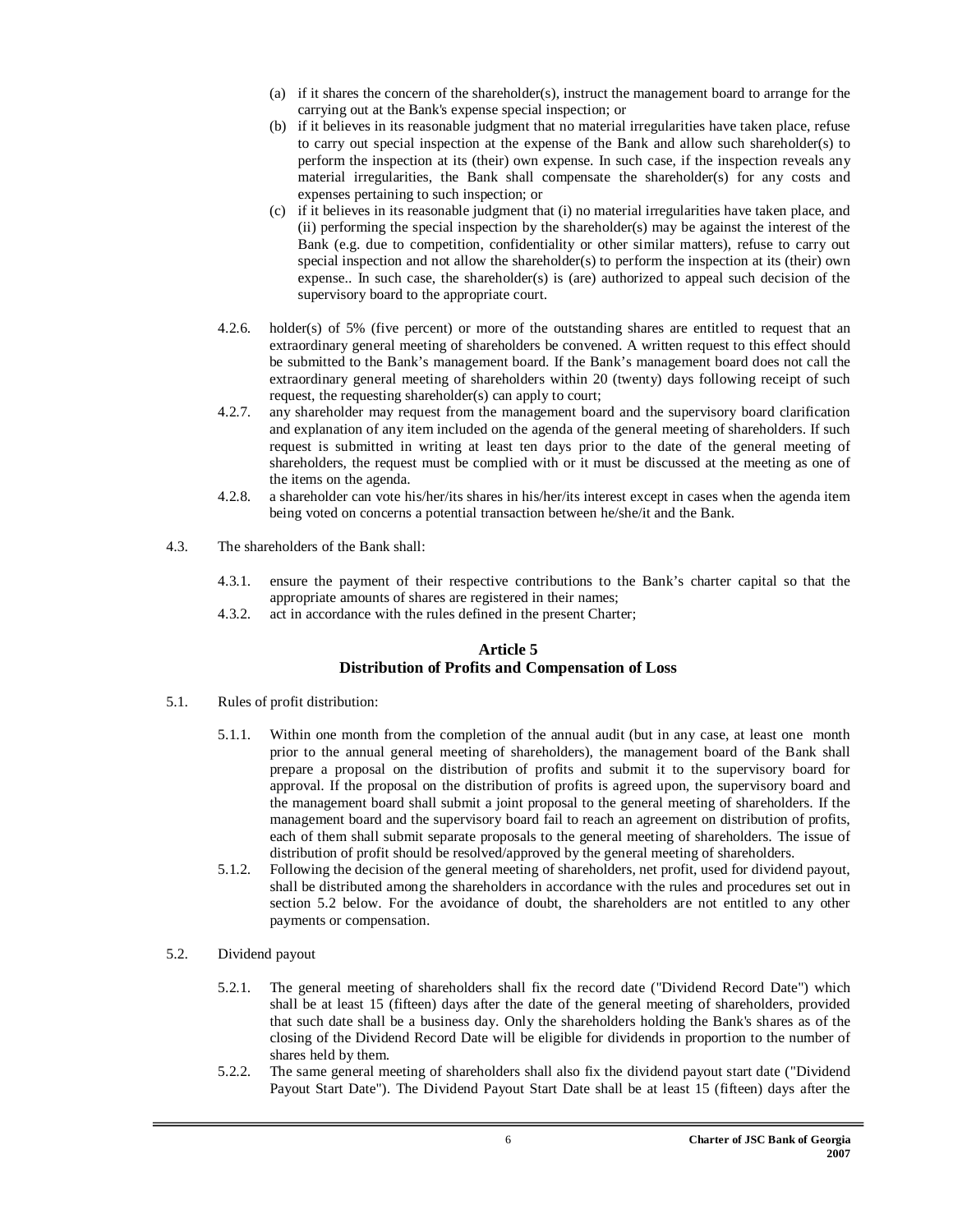Dividend Record Date, but any case, within two months from the date of the relevant general meeting of shareholders.

- 5.2.3. The Dividend Record Date and Dividend Payout Start Date shall be published in printed media within five days from the date of the relevant general meeting of shareholders and the shareholders holding at least 1% (one percent) of the shares (or such other smaller stake as might be envisaged by the applicable laws) must be notified via registered mail or in person.
- 5.3. The general meeting of shareholders shall annually elect the auditor, which shall be economically and legally independent from the Bank. The obligatory annual audit review conducted by such auditor shall include accounting procedures, balance sheet and business practice of the Bank and its subsidiaries. Immediately upon the completion of the annual audit, the full report shall be presented to the National Bank of Georgia; the Bank's financial statements and auditor's report shall also be published in accordance with the rules set by the National Bank of Georgia.

#### **Article 6 Management of the Bank**

- 6.1. The highest internal governing body of the Bank is the general meeting of shareholders.
- 6.2. The supervisory board oversees the activities of the Bank. Members of the supervisory board are elected by the general meeting of shareholders.
- 6.3. The Bank's day-to-day management and administration is carried out by the management board (directors) appointed by the supervisory board. The management board is led by the Chief Executive Officer (general director) (the "CEO").

#### **Article 7 General Meeting of Shareholders**

- 7.1. Convening of the general meeting of shareholders:
	- 7.1.1. A general meeting of shareholders shall be convened by the supervisory board annually, not later than two months following the completion of the external audit of the Bank's books and in no case later than six months from the end of the prior fiscal year. An extraordinary general meeting of shareholders may be called from time to time by the supervisory board, the management board, or by written request of the shareholder(s) holding at least 5 % (five percent) of the Bank's shares.
	- 7.1.2. The convening of the general meeting of shareholders will not be necessary if a shareholder holding more than 75% (seventy-five percent) of the Bank's voting shares makes a decision regarding the issue on the agenda. Such decision shall be equivalent to the minutes of the general meeting of shareholders and shall be considered as a resolution of the general meeting of shareholders. In such cases the remaining shareholders shall be notified about such resolution. If more than one shareholder owns more than 75% (seventy-five percent) of shares of the Bank, convening of the general meeting of shareholders is mandatory.
	- 7.1.3. The time, place and the agenda of the general meeting of shareholders shall be published in printed media at least 20 (twenty) days prior to the date of such general meeting of shareholders. Shareholders holding at least 1% (one percent) of the Bank's shares should be notified about the general meeting of shareholders via registered mail or in person. In certain cases envisaged by the applicable laws, the shareholders holding smaller stakes in the Bank's equity shall also receive notifications.
	- 7.1.4. The supervisory board determines the record date for the general meeting of shareholders in accordance with the applicable laws.
	- 7.1.5. The general meeting of shareholders is authorised to take decisions if a quorum is established. A quorum is established if the meeting is attended by the holders (or their authorised representatives) of at least half of the voting shares. If the general meeting of shareholders is inquorate, a new general meeting of shareholders shall be convened with the same agenda and within the period determined by the supervisory board in accordance with the procedures set forth in section 7.1.3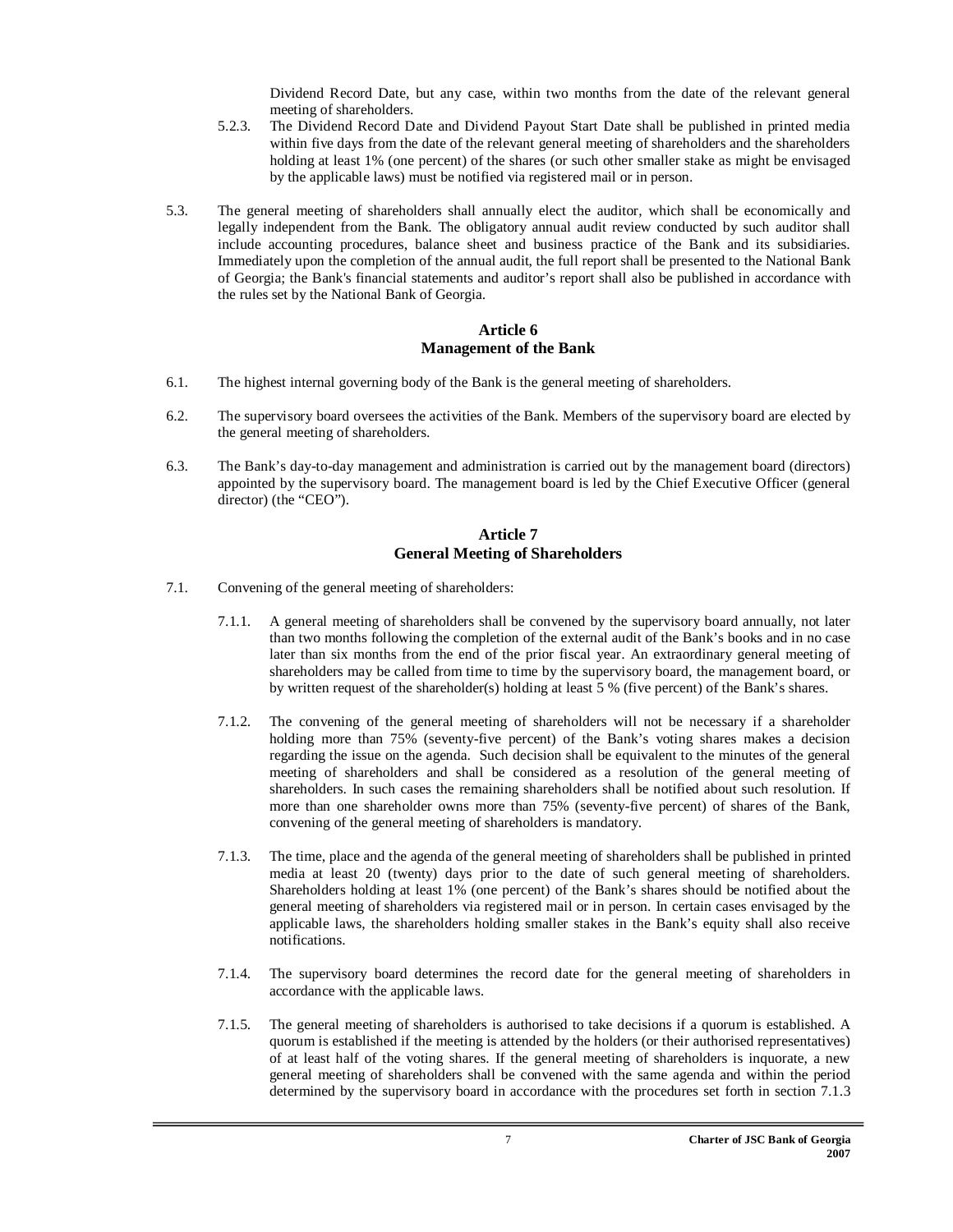above. The new general meeting of shareholders shall be quorate if attended or represented by the holders of at least 25% (twenty-five percent) of the voting shares. If the general meeting of shareholders is still inquorate, a new general meeting of shareholders shall be convened with the same agenda and within the period determined by the supervisory board in accordance with the procedures set forth in section 7.1.3 above. Such general meeting of shareholders shall be deemed quorate irrespective of the number of attending voting shareholders or their representatives.

- 7.1.6. The general meeting of shareholders shall be presided over by the chairman of the supervisory board; or in his absence – by the vice-chairman of the supervisory board or any other member of the supervisory board; in the absence of the members of the supervisory board, the general meeting of shareholders shall be presided over by the CEO. If an agenda item arises at a general meeting presided over by a person facing a conflict of interest with respect to that item, the part of the meeting dealing with that item shall be presided over by an independent supervisory board member.
- 7.1.7. The minutes of the meeting shall be drawn up and certified by a notary. The minutes shall be available to any shareholder, members of the supervisory board and their representatives.
- 7.2. Representation at the general meeting of shareholders
	- 7.2.1. All shareholders registered with the share registrar as of the record date of the general meeting of shareholders shall have the right to attend and vote at the meeting
	- 7.2.2. A shareholder can assign his/her/its rights to another shareholder, or any third party on the basis of a power-of-attorney certified by a notary. If the representative of the shareholder fails to present such power-of-attorney, he/she/it will be deprived of the right to attend and vote at the meeting. Representation by nominee shareholders (including without limitation the brokers and dealers) shall be regulated in accordance with the applicable laws and regulations. Representation of shareholders at the general meeting of shareholders may also be carried out in any other manner unless prohibited by the applicable laws.
- 7.3. The general meeting of shareholders reviews and makes resolutions on the following issues:
	- 7.3.1. Approval and amendment of the Bank's Charter, (including, without limitation, charter capital and change of the corporate name) and the Bank's liquidation;
	- 7.3.2. Mergers, de-mergers or transformations (*gardaqmna*);
	- 7.3.3. Full or partial cancellation of pre-emptive rights during the increase of charter capital;
	- 7.3.4. Approval or rejection of the proposal of the supervisory board or the management board regarding the utilization of profits, or if these bodies cannot provide a joint proposal, making a decision about the utilization of net profit;
	- 7.3.5. Election of the members of the supervisory board (in accordance with Article 8.2);
	- 7.3.6. Election of the supervisory board members nominated by shareholders' holding 20% (twenty percent) or more of the Bank's shares (in accordance with Article 8.3);
	- 7.3.7. Dismissal of the members of the supervisory board;
	- 7.3.8. Working out a Code of Conduct for supervisory board members;
	- 7.3.9. Approval of the reports of the supervisory board and management board;
	- 7.3.10. Making decisions about the compensation of members of the supervisory board;
	- 7.3.11. Election and dismissal of members of the audit committee (including the chairman of the audit committee) and making decision regarding their compensation;
	- 7.3.12. Election and dismissal of the auditor and the special controller in accordance with the law;
	- 7.3.13. Making decisions on participation in litigation against the members of the supervisory board and the management board, including the appointment of a representative in such litigation;
	- 7.3.14. Making decisions on the acquisition, sale, transfer, exchange (or such related transactions) or other encumbrance of the Bank's properties, the value of which is more than 25% (twenty-five percent) of the equity value of the Bank;
	- 7.3.15. Approval of annual accounts;
	- 7.3.16. Making decisions on other issues provided by law.
- 7.4. Decisions on all other issues shall be made by the supervisory board and the management board within their respective capacities.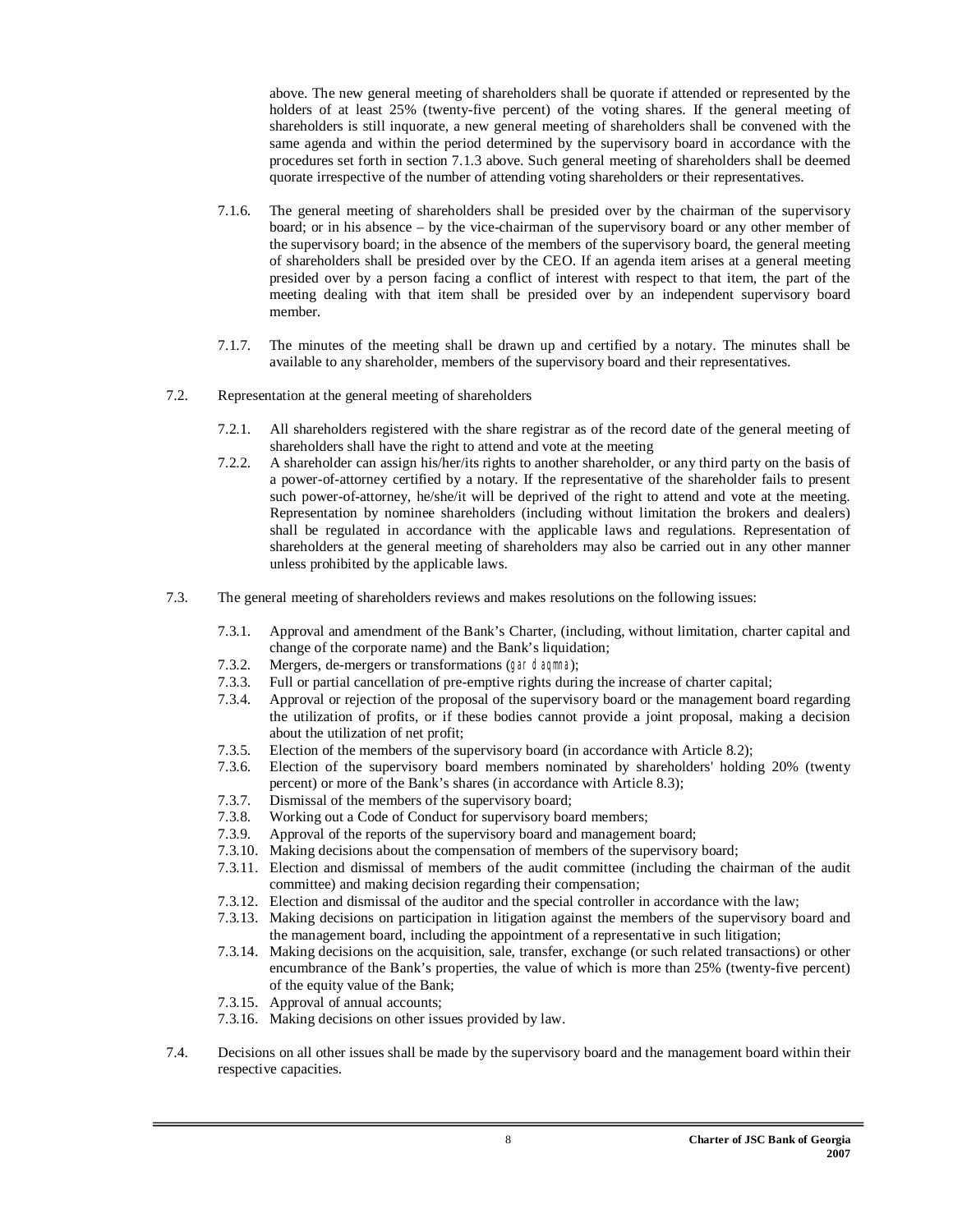7.5. The issues enumerated in Article 7.3 require the votes of the holders of more than 50% (fifty percent) of the voting shares attending or represented at the meeting, except for the issues listed in points 7.3.1 and 7.3.6 which require the votes of holders of more than  $2/3$  (two thirds) of the voting shares, attending or represented at the meeting and the issues listed in points 7.3.2, 7.3.3, 7.3.4 and 7.3.7 which require the votes of the holders of more than 75% (seventy-five percent) of the voting shares attending or represented at the meeting. For the avoidance of any doubt, election of the members of the supervisory board under point 7.3.5 shall be conducted in accordance with Article 8.2 of this Charter.

### **Article 8 Supervisory Board**

- 8.1. The supervisory board consists of 5 (five) members. Members of the supervisory board are elected and dismissed by the general meeting of shareholders. The supervisory board and each voting shareholder shall have the right to propose nominees for election to the supervisory board.
- 8.2. The method of vote accumulation shall be used for electing supervisory board members at the general meeting of shareholders. The method of vote accumulation is as follows:
	- a. Each voting shareholder distributes his/her/its votes between any of the nominees so that the total amount of his/her/its votes does not exceed the total amount of the shares held by him/her/it;
	- b. With his/her/its vote the shareholder can only vote for the nominee to the supervisory board (it is forbidden to vote against any nominee);
	- c. If the number of the nominees equals or is less than the number of members to be elected to the supervisory board, then each nominee who received at least one vote shall become a member of the supervisory board; if the number of nominees is more than the number of members to be elected to the supervisory board, those nominees who receive the highest number(s) of the votes will become the members of the supervisory board.
- 8.3. Should any of the shareholders or group of shareholders obtain 20% (twenty percent) or more of the Bank's shares after all the supervisory board members are elected, then upon the occurrence of a vacancy at the supervisory board, such shareholder or group of the shareholders shall have the right to nominate and elect their representative to the supervisory board. This provision shall not be applicable if such shareholder (group of the shareholders):
	- (a) already has at least one representative to the supervisory board; and/or
	- (b) can without distributing its votes elect one representative to the supervisory board through the method of vote accumulation.
- 8.4. Unless otherwise specified by the general meeting of shareholders, each member of the supervisory board shall be elected for the period of four years, however should this period end before a new election takes place, the term of such supervisory board member shall be extended until the next general meeting of shareholders is convened.
- 8.5. Each member of the supervisory board may resign from the supervisory board upon at least four weeks prior written notice submitted to the chairman of the supervisory board (the chairman of the supervisory board resigns by submitting his written notice to the vice-chairman, and in the absence of the vice-chairman to any other member of the supervisory board). New member of the supervisory board shall be elected not later than three months after the retirement/withdrawal of the departing member.
- 8.6. A member of the supervisory board may not serve as a member of the management board at the same time.
- 8.7. An individual cannot be a member of the supervisory board or he/she shall be dismissed from the supervisory board, if he/she is:
	- a. a member of the supervisory board or management board of more than three companies registered in Georgia;
	- b. a member of the supervisory board, management board or the audit committee of another commercial bank or non-banking deposit institution registered in Georgia;
	- c. an employee of the Bank;
	- d. not eligible for supervisory board in accordance with applicable laws;
	- e. bankrupt.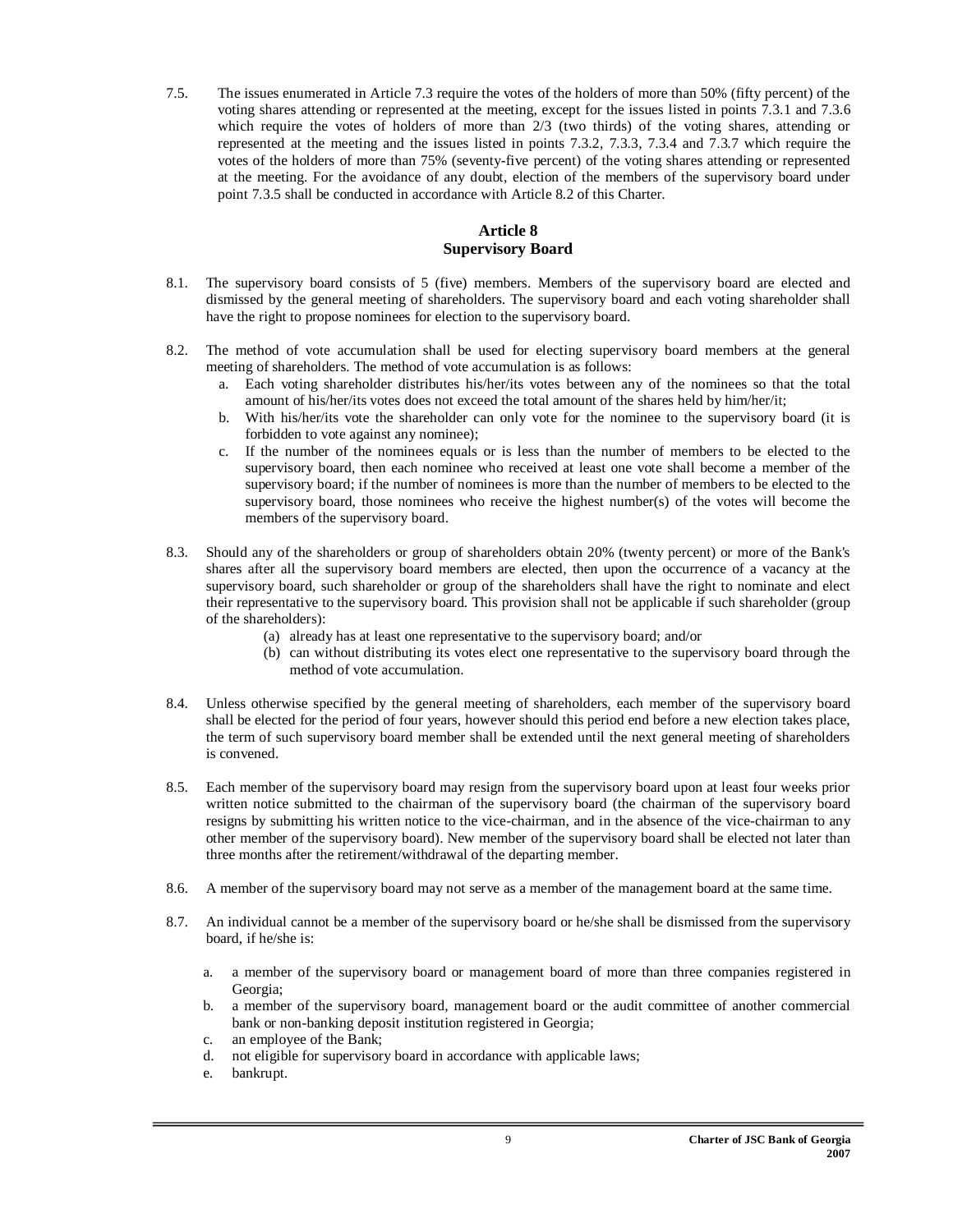- 8.8. The supervisory board elects the chairman and the vice-chairman from its members. The chairman (or in case of his/her absence the vice-chairman) convenes the meetings of the supervisory board and determines the agenda. Any member may add items to the agenda or request that a meeting of the supervisory board is convened.
- 8.9. Meetings of the supervisory board shall be held at least once per quarter at the address of the Bank or any other location. A written notification with the respective agenda shall be sent at least eight days prior to the anticipated date of the meeting. With the agreement of all other members, the chairman (himself or at the request of any member) may call the meeting verbally or otherwise within a shorter period of time. The members of the supervisory board may be represented by other members of the supervisory board. Each member may represent only one other member of the supervisory board.
- 8.10. The supervisory board meeting has the right to make decisions if it is quorate. The meeting is quorate if more than half of the members attend or are represented at the meeting. If the supervisory board is inquorate, a new meeting may be convened after three working days. The new meeting will be deemed quorate irrespective of the number of members attending or being represented at the meeting. Decisions shall be taken by the simple majority of the votes of the supervisory board members, attending or represented at the meeting.
- 8.11. If agreed by the supervisory board members, a meeting may be held via telephone or video conference calls.
- 8.12. The minutes of the meeting and on resolutions of the supervisory board are drawn up by the secretary of the supervisory board. The minutes will be sent to all members of the supervisory board and approved at the earlier of (i) written agreement by all members or (ii) approval at a subsequent meeting. The minutes then are signed by the chairman of the supervisory board (or in case of his/her absence, the vice-chairman of the supervisory board, and in case of the absence of the vice-chairman – by any member of the supervisory board). The minutes shall state the place and time of the meeting, list of the attendees, agenda, brief summary of the discussions held at the meeting and the relevant resolutions.
- 8.13. Each member of the supervisory board has one vote. A member of the supervisory board shall not participate or vote in supervisory board discussions regarding any agenda item where such member has a conflict of interest. Should the chairman be so excluded, then the supervisory board shall select a new chairman of the meeting for the consideration of that item.
- 8.14. The supervisory board may decide, by simple majority, to create committees. The composition of such committees and their tasks shall be determined by the supervisory board. Committees shall report their conclusions and recommendations to the supervisory board.
- 8.15. Tasks and competence of the supervisory board include the following:
	- 8.15.1. Supervising the activities of the management board;
	- 8.15.2. Appointing and discharging the CEO and other directors, concluding and terminating service contracts with them, as well as working out a Code of Conduct for the management board members;
	- 8.15.3. Approving and amending the Bank's policy and other regulatory documents;
	- 8.15.4. Inspecting the Bank's books and property, including without limitation, inspecting the conditions of the Bank's cash, securities and goods personally, or through its members or invited experts;
	- 8.15.5. Requesting reports on the Bank's activities from the management board (including dealings with the associated companies and subsidiaries) and reviewing the information provided by internal audit or external inspections;
	- 8.15.6. Convening an extraordinary general meeting of shareholders, if necessary, for the Bank's benefit;
	- 8.15.7. Reviewing annual reports and the proposals of the management board on distribution of profits;
	- 8.15.8. Representing the Bank in proceedings against the CEO and other directors. If the matter concerns a supervisory board member, the supervisory board may submit a claim against the CEO (or any other director) without a resolution by the general meeting of shareholders or contrary to the decision of the general meeting of shareholders;
	- 8.15.9. Approving annual budget;
	- 8.15.10. Making decisions in other cases provided by applicable laws.
- 8.16. The responsibilities of the management board may not be delegated to the supervisory board.
- 8.17. The following activities may be carried out only with the approval of the supervisory board: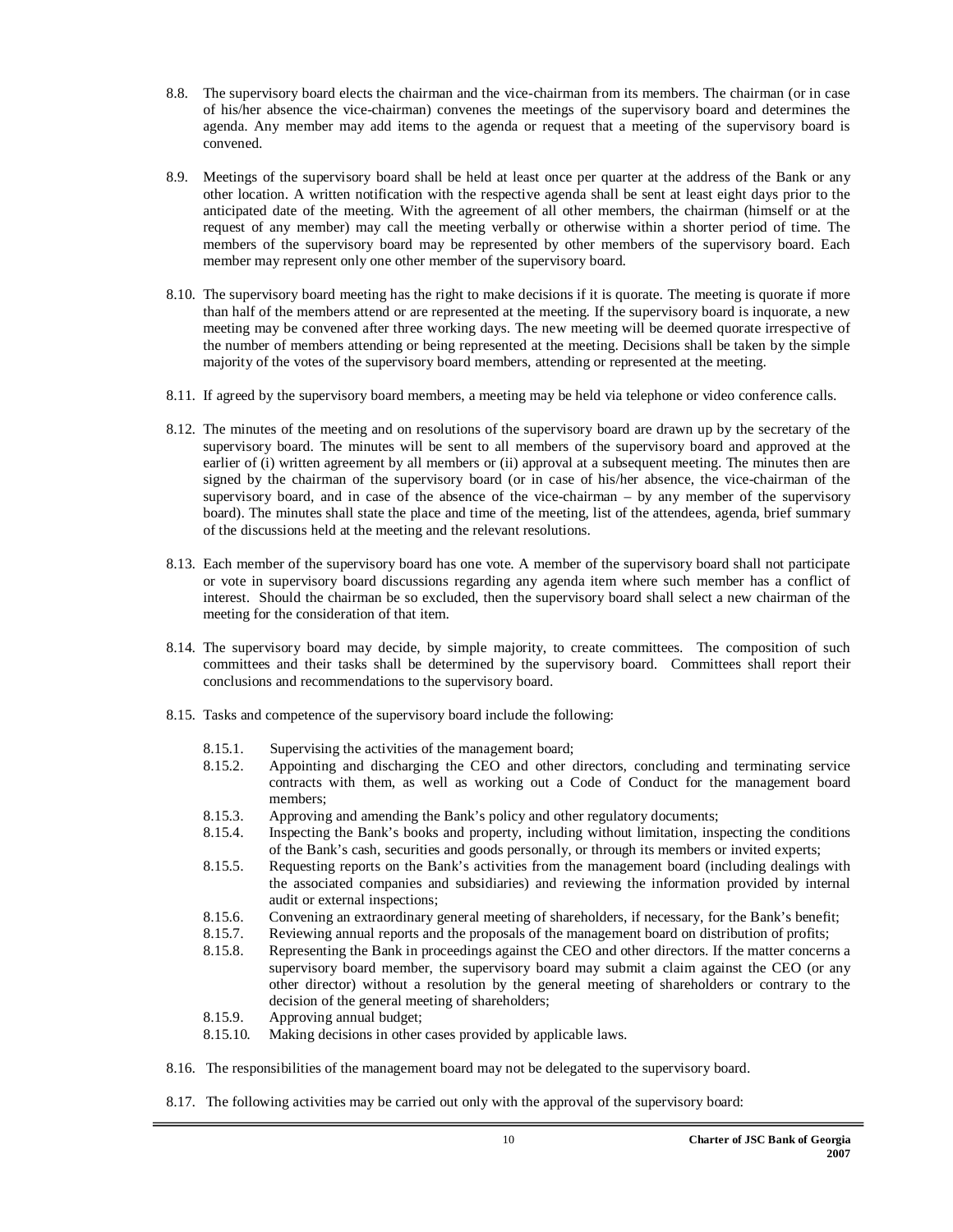- 8.17.1. Acquisition and disposal of a stake in other companies if the amount of such stake/share exceeds 50% (fifty percent) of the total equity of such company or the volume of the transaction exceeds 2.5% (two and a half percent) of the Bank's equity value as at the end of the previous calendar month;
- 8.17.2. Acquisition, transfer and encumbrance of real estate and property ownership rights, if such transaction falls outside the scope of routine economic activity of the Bank and the volume of such transaction exceeds 2.5% (two and a half percent) of the Bank's equity value as at the end of the previous calendar month;
- 8.17.3. Establishment and liquidation of branches;
- 8.17.4. Investments, the partial or total amount of which exceeds 2.5% (two and a half percent) of the Bank's equity value as at the end of the previous calendar month;
- 8.17.5. Borrowing funds in excess of 2.5% (two and a half percent) of the Bank's equity value as at the end of the previous calendar month;
- 8.17.6. Securing loans, if they fall outside the scope of routine economic activity;
- 8.17.7. Launching new banking activity(ies) or terminating or suspending existing banking activity(ies);
- 8.17.8. Determination of general principles of business strategy and the business plan of the Bank and the development and approval of the annual budget and long-term liabilities;
- 8.17.9. Determination of the remuneration and/or additional benefits for the Bank's top management (CEO and other management board members, and any other top managers so selected by the supervisory board);
- 8.17.10. Appointment and discharge of trade representatives;
- 8.17.11. Approval of agreement(s) or contract(s) pursuant to which a non-recurring expense or severaltranche expenditure of the Bank is to be made which exceeds 1% (one percent) of the Bank's equity value as at the end of the previous calendar month;
- 8.17.12. Determination and approval of internal policies and procedures for lending, investing, foreign exchange, assets and liabilities management, their classification and adequate provisioning;
- 8.17.13. Redemption of the Bank's shares in cases envisaged by the applicable laws or effected through share buy backs (including without limitation the Treasury Shares referred to in section 3.11 above); and
- 8.17.14. Other activities that may be defined by the applicable laws.

#### **Article 9 Management Board**

- 9.1. The Bank's day-to-day activities are carried out by the management board, whose members are appointed by the supervisory board.
- 9.2. The management board comprises of the CEO and up to four (4) directors. The CEO and each management board director shall be appointed by the supervisory board of the Bank.
- 9.3. No one can be appointed as a member of the management board or if so appointed he/she shall be discharged, if he/she:
	- a. does not comply with the criteria for bank management set by the National Bank of Georgia;
	- b. is a member of the Bank's supervisory board, or a member of the management board of another commercial bank, non-banking deposit institution and/or other enterprise;
	- c. is not eligible to hold the position of a director in accordance with the applicable laws;
	- d. is bankrupt;
	- e. has been convicted of an economic crime and the charges have not be annulled;
	- f. is a spouse, child or close relative of another management board member.
- 9.4. Obligations of the Bank's management board include the following:
	- 9.4.1. Conduct and carry out the Bank's current activities;
	- 9.4.2. Review all items prior to putting them on the agenda of the general meeting of shareholders or supervisory board meetings, obtain all the necessary information, prepare proposals and draft resolutions;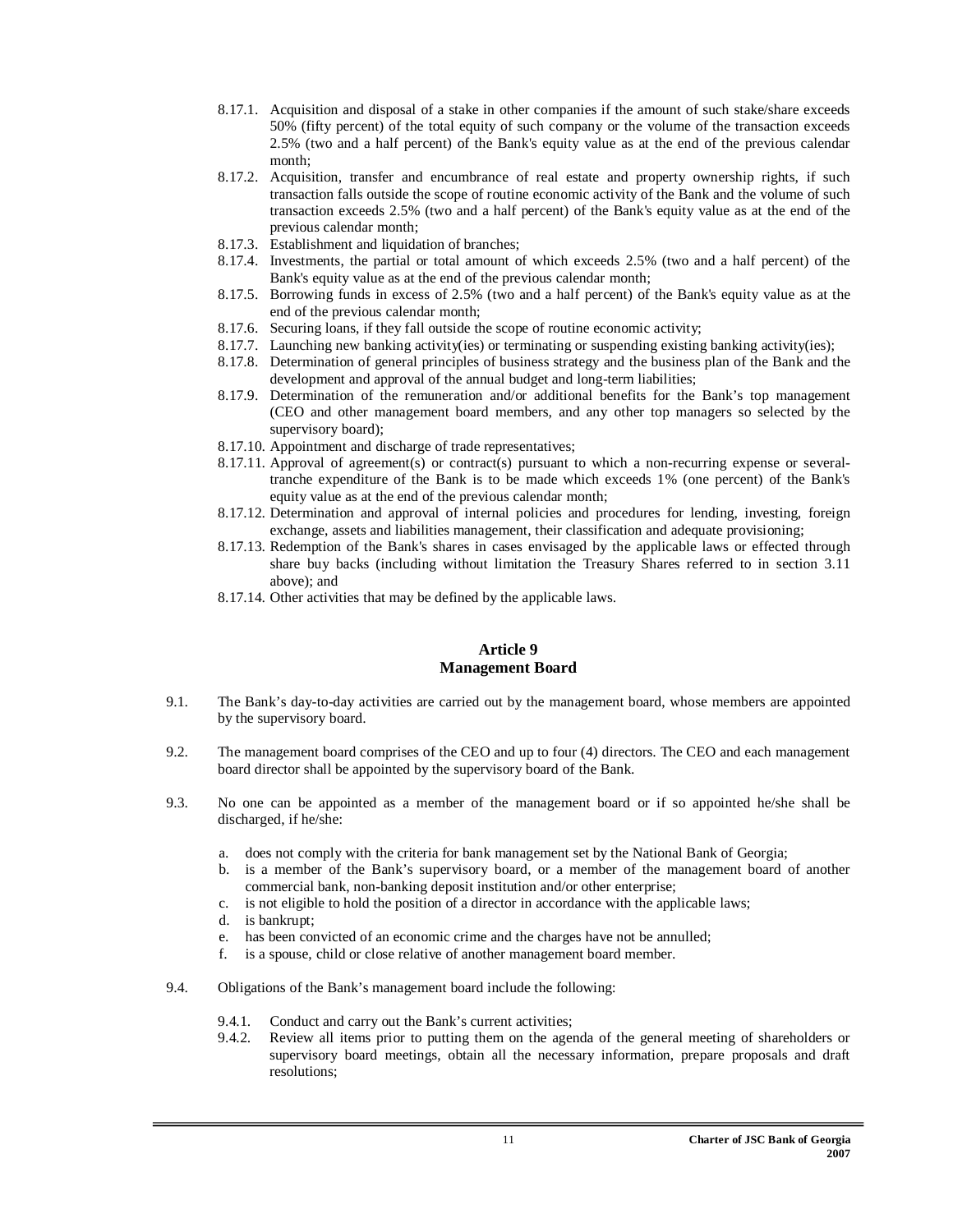- 9.4.3. Within one month after the end of the fiscal year draft and present to the supervisory board for approval the business plan for the current year. Such business plan shall include the budget, profit & loss forecast and the Bank's investments plan;
- 9.4.4. Supervise of lending, settlements, financing, cash services, security, accounting and reporting of cash and valuables of the Bank, internal controls and accounting, ensure the Bank provides proper service to in the interests of the customers and supervise the other major activities of the Bank;
- 9.4.5. Supervise the functioning of the Bank's branches and service centres, ensuring that the managers fulfil their tasks and functions;
- 9.4.6. Review the information provided by internal audit or external inspections, the reports submitted by the branch managers and heads of the service centres, and make appropriate decisions based on this information;
- 9.4.7. Ensure the fulfilment of resolutions made by the general meeting of shareholders and the supervisory board;
- 9.4.8. Develop policies, office rules and any other regulations, which are approved by the supervisory board and ensure compliance with such policies, rules and regulations;
- 9.4.9. Decide on the selection, dismissal, training and remuneration of staff (provided that the management board shall be bound to consider the recommendations of the supervisory board regarding certain top managers);
- 9.4.10. Deal with any other issues assigned to the management board (or its individual members) by the supervisory board and/or the general meeting of shareholders; and
- 9.4.11. Fulfil the requirements set forth in this Charter and the applicable laws.
- 9.5. The activities of the management board are led by the CEO. For this purpose, the CEO delegates tasks to the directors with the consent of the supervisory board.
- 9.6. The CEO is entitled to act on the Bank's behalf without a power of attorney. In the absence of the CEO one of the directors shall act on the Bank's behalf on the basis of a power-of-attorney issued by the CEO.
- 9.7. Notwithstanding the provisions in sections 9.5 and 9.6 above, any transaction imposing on the Bank an obligation in excess of 1% (one) of the Bank's equity value as at the end of the previous calendar month shall be authorized by the signatures of any two members of the management board.
- 9.8. CEO is responsible for the following:
	- 9.8.1. Chairing meetings of the management board, supervising the implementation of decisions of the management board, supervisory board and the general meeting of shareholders, organizing tasks among the management board members and other managers of the Bank, and issuing relevant orders, instructions and other directives for these purposes;
	- 9.8.2. acting independently on the Bank's behalf, subject to any possible consents and approvals of the supervisory board;
	- 9.8.3. submitting for approval by the supervisory board, recommendations on the remuneration and bonuses of the Bank's employees;
	- 9.8.4. appointing and dismissing the employees in accordance with the employee recruitment plan approved by the management board;
	- 9.8.5. carrying out any other activity required for attaining the Bank's goals, except for the functions imposed on to the general meeting of shareholders or the supervisory board.
- 9.9. The CEO of the Bank is entitled to delegate his direct tasks to the management board members or the heads of the relevant departments.
- 9.10. Any member of the management board shall have the right to request from any supervisory board member that a meeting of the supervisory board be called and he/she may address such meeting.
- 9.11. The rights and obligations of the members of the management board are defined by this Charter, the resolutions of the Bank's supervisory board and the CEO.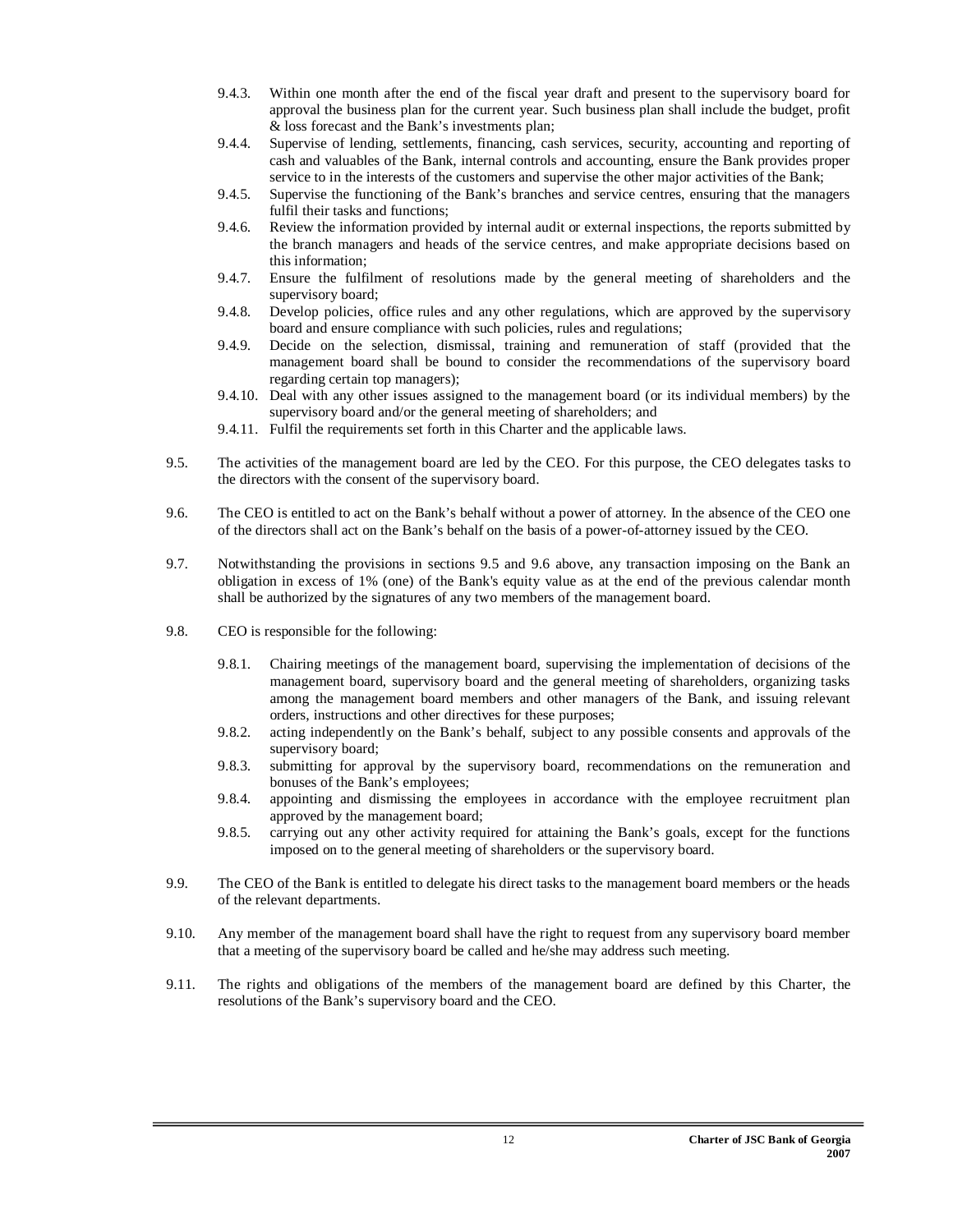#### **Article 10 Audit Committee and Internal Controls**

- 10.1. The Bank's audit committee comprises of three members, who are appointed by the general meeting of shareholders for the term of four years. An individual cannot be elected as a member of the audit committee, if he/she is a member of the supervisory board and/or the management board, or if he/she is not eligible for the membership of the audit committee according to the law.
- 10.2. Rights and obligations of the audit committee are as follows:
	- 10.2.1. Set the accounting and reporting rules for the Bank, supervise the compliance with such rules and inspect the Bank's books and journals through the internal audit service of the Bank;
	- 10.2.2. Supervise the compliance of the Bank with the applicable laws;
	- 10.2.3. Approve the regulations governing the Bank's internal audit services and ensure the functioning of the internal audit service of the Bank;
	- 10.2.4. Ensure the independence of the internal audit service from the Bank's supervisory board and the management board;
	- 10.2.5. Approve the operation plan of the internal audit service for the following fiscal year;
	- 10.2.6. Review the quarterly reports of the internal audit service, approve and present to the supervisory board and the management board audit inspections and recommendations;
	- 10.2.7. Supervise the activities of the internal audit, ensure its compliance with quarterly and annual operation plans;
	- 10.2.8. Assess the activities carried out by the director of the internal audit service and individual auditors;
	- 10.2.9. Approve the annual operations plan prepared by the internal audit service and perform the plan's quarterly review;
	- 10.2.10. Assess the activities of each of the employees of the internal audit service in consideration of their professional skills and performance and make appropriate decisions;
	- 10.2.11. Together with the Bank's supervisory board and management board ensure the cooperation of the internal audit service with other structural units of the Bank;
	- 10.2.12. Make recommendations to the supervisory board on the employment / dismissal of the head and deputy head of the Bank's internal audit service, as well as on the remuneration of such staff; and
	- 10.2.13. Make recommendations (subject to the agreement of the head of the internal audit service) to the management board on the employment / dismissal of the other staff of internal audit service, as well as on remuneration of such staff.
- 10.3. Meetings of the audit committee shall be held at least once a quarter. In extraordinary cases, a meeting may be convened upon the request of the supervisory board. The audit committee passes resolutions by a simple majority of votes. The attending members do not have the right to abstain from voting. The audit committee is presided over by the chairman who is elected by the general meeting of shareholders.

#### **Article 11 Related Party Transactions**

- 11.1. For the purposes of this Article 11, the term "related party" shall mean any person who is (i) a shareholder of the Bank holding and/or otherwise exercising control of five percent or more of the Bank's outstanding shares, (ii) a member of the supervisory board, management board, audit committee and other senior employee of the Bank, (iii) a company that directly, or indirectly controls, or is controlled by, or is under common control with the Bank, and (iv) such other person (being a corporate body or individual) as might be determined by applicable legislation, and/or identified by the supervisory board of the Bank.
- 11.2. The Bank and its management bodies shall at all times comply with the requirements and limitations set out in respect of the related party transactions by any applicable securities and banking laws, as well as the rules, regulations and instructions adopted by the National Bank of Georgia, securities commission or other relevant authority(ies) in the country(ies) where the Bank's securities are admitted for trading.
- 11.3. Any transaction(s) with related parties of the Bank shall be subject to the prior approval of the supervisory board if the value of the transaction does not exceed 50% (fifty percent) of the assets of the Bank. Subject to Article 8.13 of the Charter, the supervisory board shall consent to such transaction by the unanimous decision of the members present or represented at the relevant supervisory board meeting. If the value of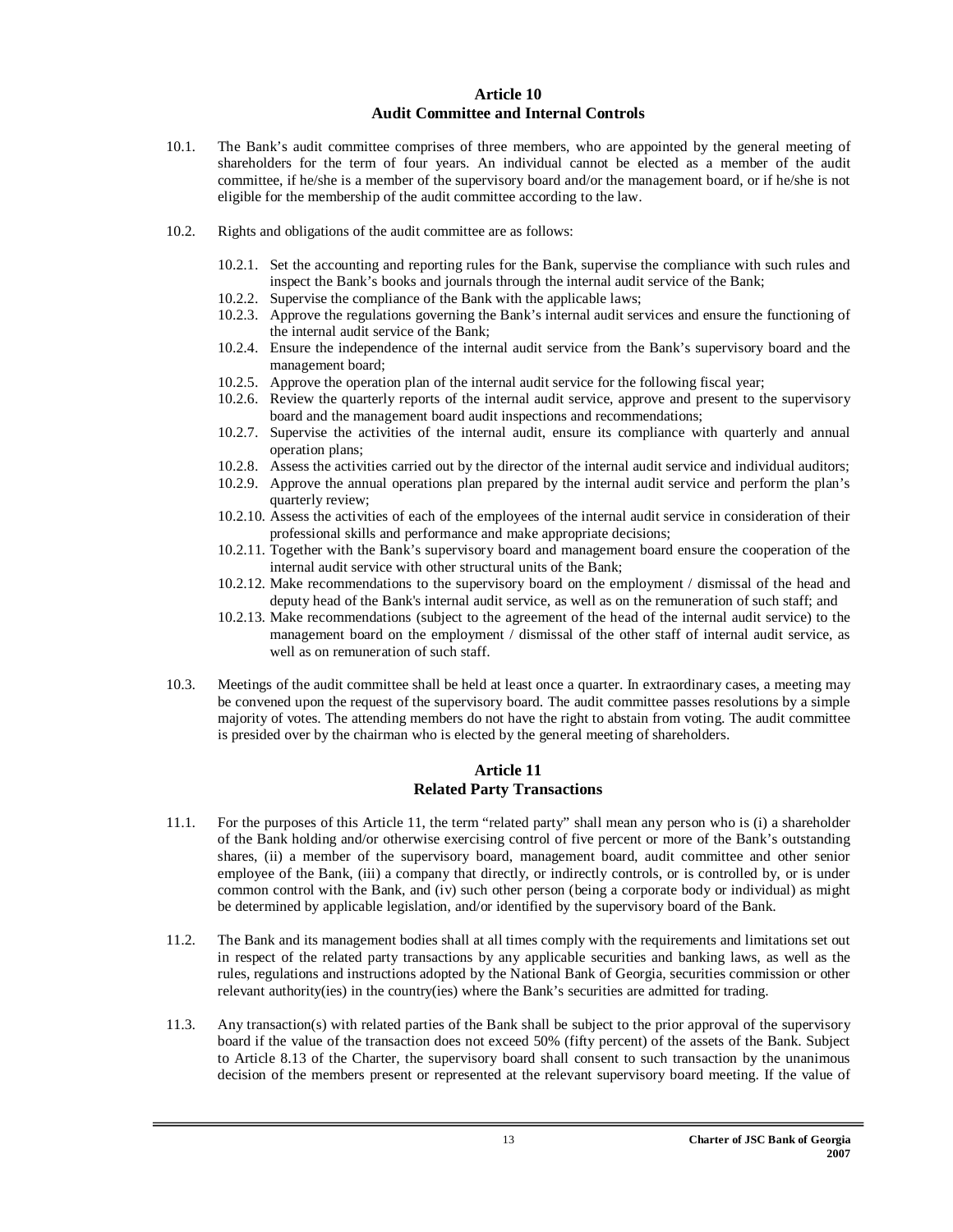such transaction exceeds 50% (fifty percent) of the assets of the Bank, the transaction shall be approved by the general meeting of shareholders.

11.4. In compliance with the applicable laws, the supervisory board is authorized to delegate to the management board and/or respective committees the right to approve the related party transactions, provided that (a) the cumulative value of the transaction(s) with any single related party does not exceed 1% (one percent) of the supervisory capital of the Bank, and (b) the members of the management board and/or respective committee shall not participate or vote in any discussions regarding any transaction where such member has a conflict of interest.

#### **Article 12 Confidentiality**

- 12.1. Unless otherwise approved by the supervisory board, the members of the supervisory board, management board and other managers of the Bank shall not use, publish, disseminate or disclose to any party, except for the managers or employees of the Bank whose province it is to know the same, any confidential information about the activities, expenses, financial or contractual arrangements or other agreements, transactions or other affairs of the Bank, of which they become aware. They shall use all reasonable efforts to prevent the publication or disclosure of any confidential information concerning such matters.
- 12.2. In the event that the supervisory board approves any merger, acquisition or other similar transaction involving the Bank, the management board shall be authorized to disclose any confidential information (reasonably required for successful completion of such transaction) to the relevant counterparty(ies), its advisors, consultants or agents, who are required in the course of their duties and therefore have a legitimate need to know the confidential information as long as such parties shall be informed of the confidential nature of the information.
- 12.2. The above provisions of confidentiality shall not apply to: (a) any information which is considered as public and is required to be disclosed under the applicable laws; (b) information which became a part of public domain through other sources (not related to the Bank).
- 12.4. Any material information disclosed to any of the shareholders of the Bank which in the reasonable opinion of the supervisory board, may affect the investment decision(s) of the shareholders, shall also be disclosed to other shareholders to the same extent.

#### **Article 13 Termination of the Bank's Activities**

- 13.1. The Bank's activities shall be terminated in accordance with the applicable laws.
- 13.2. In case of termination of the Bank's activities or suspension of the banking licence, the Bank will be liquidated. A person appointed by the National Bank of Georgia shall act as a liquidator in accordance with the rules set by the National Bank of Georgia and the applicable laws. Appointment of party related to the Bank as a liquidator is prohibited.
- 13.3. The Bank's activities are terminated through reorganization (merger, acquisition, division, transformation) or liquidation. In case of reorganization of the Bank, all of its rights and obligations shall be transferred to its successor.

#### **Article 14 Branches**

On the basis of the resolution of the supervisory board, the Bank may establish branches in Georgia or abroad. Such branches shall not constitute legal entities. The branches should be established in accordance with the applicable legislation and in consideration of the rules and terms set by the National Bank of Georgia.

#### **Article 15 Miscellaneous Provisions**